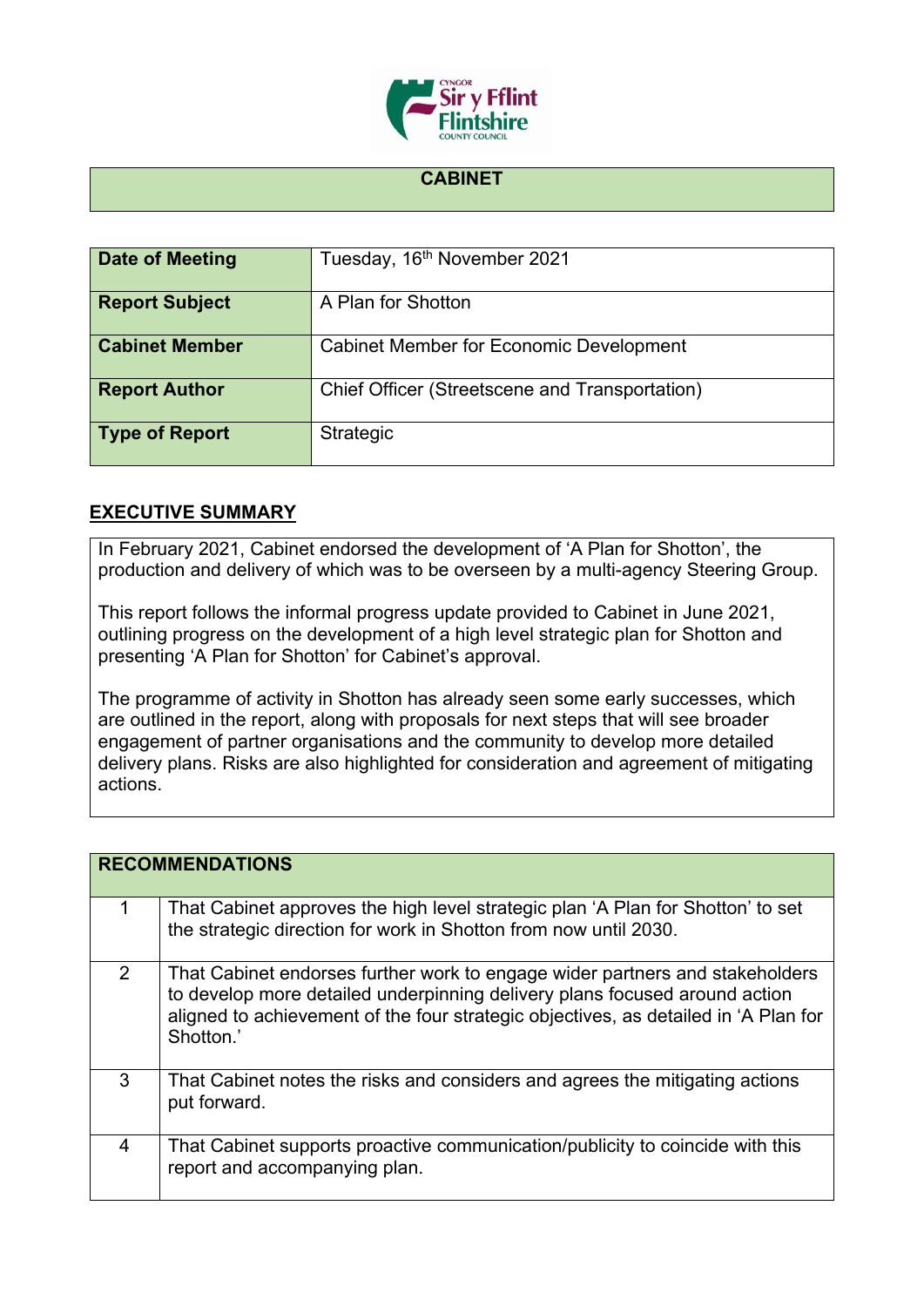# **REPORT DETAILS**

| 1.00 | <b>EXPLAINING THE PROGRESS ON DEVELOPING A PLAN FOR</b><br><b>SHOTTON AND NEXT STEPS TOWARDS IMPLEMENTATION AND</b><br><b>DELIVERY</b>                                                                                                                                                                                                                                                                                                                                                           |  |
|------|--------------------------------------------------------------------------------------------------------------------------------------------------------------------------------------------------------------------------------------------------------------------------------------------------------------------------------------------------------------------------------------------------------------------------------------------------------------------------------------------------|--|
| 1.01 | <b>Background</b>                                                                                                                                                                                                                                                                                                                                                                                                                                                                                |  |
|      | Shotton is a large, busy town with good local facilities and transport links,<br>with opportunities for future development. However, over recent years the<br>Council has received a growing number of complaints about anti-social<br>behaviour and environmental issues within the Shotton area. Left<br>unchecked these issues have the potential to blight the area and<br>undermine local efforts to keep the town clean and tidy and a place where<br>people want to live, work and visit. |  |
| 1.02 | To respond to identified local issues and help to maximise the town's<br>assets and opportunities, Cabinet endorsed the development of 'A Plan for<br>Shotton' to set out the future direction for the town over the next five to 10<br>years.                                                                                                                                                                                                                                                   |  |
| 1.03 | A Steering Group made up of representatives of the Council, local<br>Members and North Wales Police was formed to oversee the development<br>and delivery of 'A Plan for Shotton'.                                                                                                                                                                                                                                                                                                               |  |
|      | The Steering Group has been supported by Working Groups, led by<br>Council Officers with engagement of some partner organisations, focusing<br>on four key thematic areas:                                                                                                                                                                                                                                                                                                                       |  |
|      | Community Resilience;<br>$\bullet$                                                                                                                                                                                                                                                                                                                                                                                                                                                               |  |
|      | Environment;<br>$\bullet$<br>Infrastructure and Investment;<br>$\bullet$                                                                                                                                                                                                                                                                                                                                                                                                                         |  |
|      | Prevention, Education and Enforcement.                                                                                                                                                                                                                                                                                                                                                                                                                                                           |  |
| 1.04 | <b>Progress on Developing the Plan</b>                                                                                                                                                                                                                                                                                                                                                                                                                                                           |  |
|      | Following the provision of an informal update to Cabinet in June 2021, a<br>high level strategic plan 'A Plan for Shotton' has been drafted and<br>approved by the Steering Group. This is split into sections covering:                                                                                                                                                                                                                                                                         |  |
|      | Introduction and context setting;<br>$\bullet$                                                                                                                                                                                                                                                                                                                                                                                                                                                   |  |
|      | The local challenges, assets and opportunities;                                                                                                                                                                                                                                                                                                                                                                                                                                                  |  |
|      | The vision, strategic objectives and key priority actions (which have<br>$\bullet$<br>been aligned to the seven Wellbeing Goals for Wales and Ways of<br>Working (Sustainable Development) Principles);                                                                                                                                                                                                                                                                                          |  |
|      | • Outline actions, projects and activity to deliver change.                                                                                                                                                                                                                                                                                                                                                                                                                                      |  |
|      | A copy of the Plan can be found at Appendix 1.                                                                                                                                                                                                                                                                                                                                                                                                                                                   |  |
| 1.05 | Cabinet will note the change in terminology, shifting away from the term<br>Master Plan, which is a Planning document based around future growth                                                                                                                                                                                                                                                                                                                                                 |  |
|      | and development. Whilst there are elements of economic development                                                                                                                                                                                                                                                                                                                                                                                                                               |  |
|      | within 'A Plan for Shotton' the focus is more around maximising existing<br>assets, improving the local environment quality (LEQ) and strengthening                                                                                                                                                                                                                                                                                                                                              |  |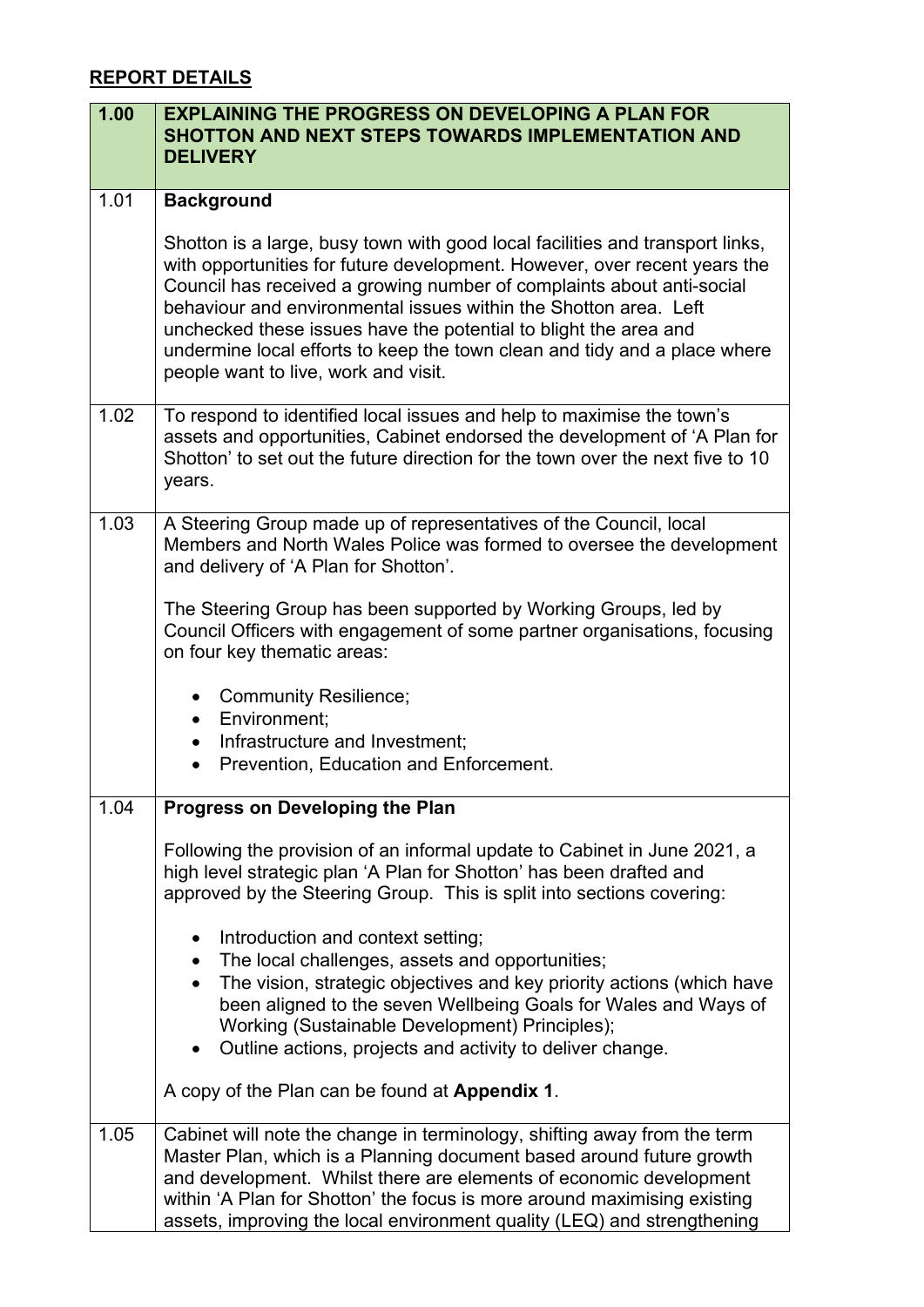|      | community resilience. The term Master Plan is thus misleading and, if<br>continued to be used, may inadvertently raise expectations.                                                                                                                                                                                                                                                                                                                                                |
|------|-------------------------------------------------------------------------------------------------------------------------------------------------------------------------------------------------------------------------------------------------------------------------------------------------------------------------------------------------------------------------------------------------------------------------------------------------------------------------------------|
| 1.06 | Alongside 'A Plan for Shotton', the Steering Group commissioned work to<br>develop a Communications and Engagement Strategy, with supporting<br>action plans at both a strategic and operational level. This work is being<br>led by a multi-agency Communications and Engagement Task and Finish<br>Group, with the Strategy finalised but work continuing on an action plan for<br>wider communications and engagement of stakeholders.                                           |
| 1.07 | <b>Early Successes</b>                                                                                                                                                                                                                                                                                                                                                                                                                                                              |
|      | Whilst 'A Plan for Shotton' has been in development, work has<br>commenced and resulted in some early successes. For example, a service<br>mapping exercise has been completed; a COVID-19 Hub is in operation in<br>Shotton, supported by partner organisations, which provides a local outlet<br>for support and signposting; and funding is being secured to repurpose a<br>local building to bring it back into sustained community use, providing a<br>healthy fast food shop. |
| 1.08 | It is proposed to engage wider partners and the community, identified<br>through a stakeholder mapping exercise undertaken by the<br>Communications and Engagement Task and Finish Group, to develop co-<br>produced delivery plan(s) that are representative of local needs and<br>priorities. These will be based around the four strategic objectives<br>contained in 'A Plan for Shotton', as aligned to the key thematic areas<br>covered by the four Working Groups.          |
| 1.09 | Engagement of wider partner organisations and stakeholders, to include<br>broader representation on the Steering Group, will maximise the<br>opportunity under the Plan to broker partnership relationships for working<br>together to achieve shared aims and pool resources to maximise capacity<br>to deliver local priority outcomes.                                                                                                                                           |
|      | Research and experience also tells us that better, longer-term outcomes<br>will be achieved through engagement of the community, fostering<br>ownership and empowering and enabling them to identify priorities and<br>take action to address them. This is particularly the case for community<br>development projects, including those based around community resilience.                                                                                                         |
| 1.10 | There are a number of risks associated with the programme of work, these<br>relate predominantly to resource and capacity; roles and responsibilities,<br>with a need for confirmation and clarity to ensure strategic direction and<br>sustained momentum; partner organisation and stakeholder engagement<br>to date; and developing a realistic plan whilst managing expectations.<br>These are further detailed in sections 2 and 3 below.                                      |

| 2.00 | <b>RESOURCE IMPLICATIONS</b>                                                                                                                                                                                                        |
|------|-------------------------------------------------------------------------------------------------------------------------------------------------------------------------------------------------------------------------------------|
| 2.01 | There is currently no budget available for 'A Plan for Shotton', but it is<br>anticipated that financial resources will be required to fund activities and<br>projects. These will be reliant on budget being able to be drawn from |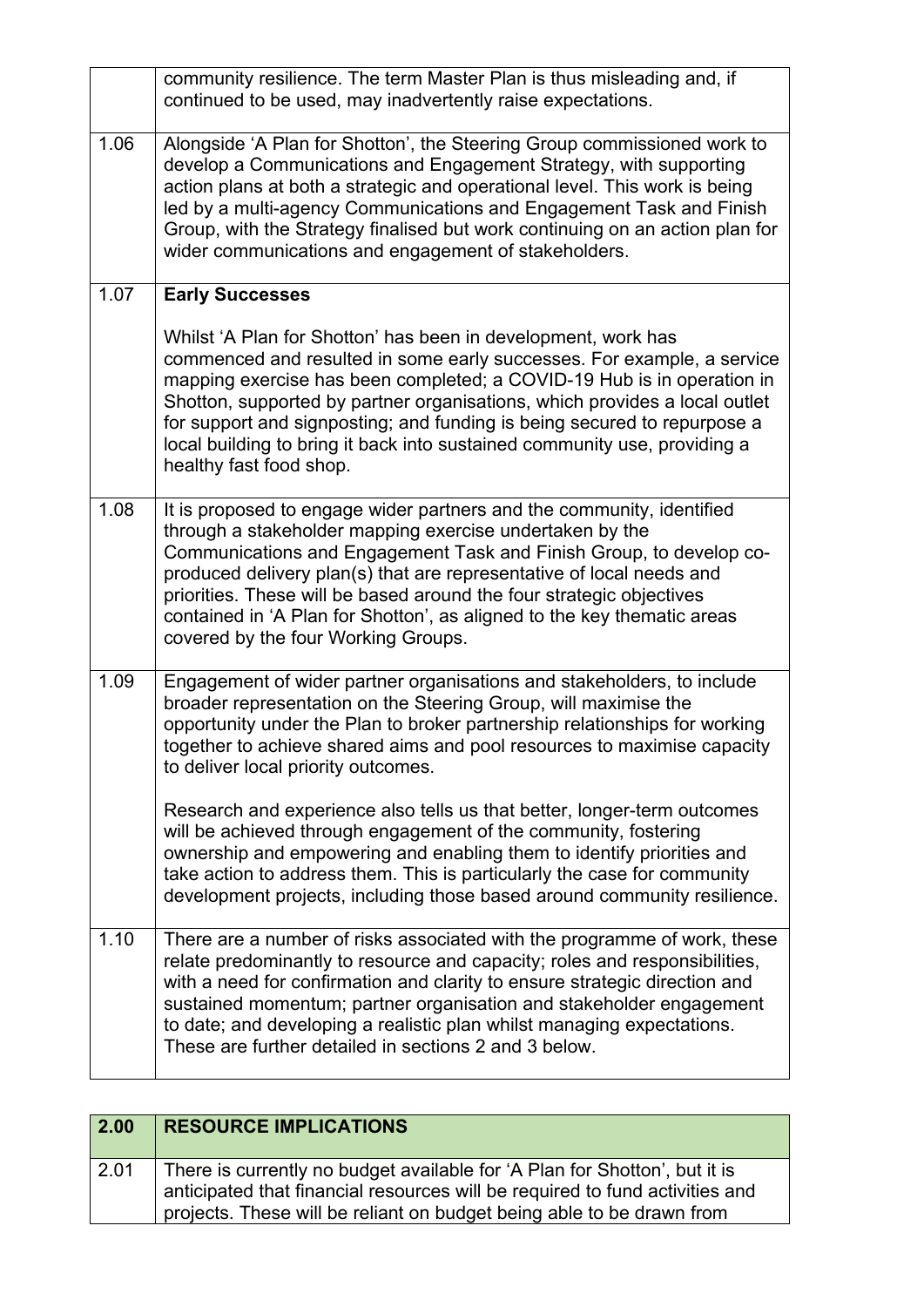|      | existing funding streams or identification of, and successful<br>applications/bids for, grant funding. There may also be opportunity to pool<br>resources or access other funding through wider engagement of partner<br>organisations.                                                                                                                                                                                                                                                                                                                                                       |
|------|-----------------------------------------------------------------------------------------------------------------------------------------------------------------------------------------------------------------------------------------------------------------------------------------------------------------------------------------------------------------------------------------------------------------------------------------------------------------------------------------------------------------------------------------------------------------------------------------------|
| 2.02 | To date, the Council has invested in 'A Plan for Shotton' through the<br>provision of staff, notably Officers/Managers to lead each of the Working<br>Groups, with some interim programme management and administrative<br>support. However, there is no identified dedicated/additional resource<br>available to support the Steering Group, Working Groups, nor the<br>development of the delivery plans. This means human resource and<br>capacity to support 'A Plan for Shotton' is limited, with many Officers<br>undertaking tasks for Shotton in addition to their substantive roles. |
|      | In September 2021 Cabinet approved urgent proposals to enhance<br>organisational capacity in six areas of the workforce, including to support<br>town centre regeneration and 'master planning' as a strategic priority of the<br>Council, as contained within the Council Plan. The recruitment of an<br>experienced Regeneration Manager and Regeneration Officer will provide<br>the leadership, expertise and additional capacity required to increase the<br>number of regeneration projects the Council is able to develop and deliver.                                                 |
|      | This additional human resource will take time to become available and,<br>given the broader scope of 'A Plan for Shotton', consideration should be<br>given as to whether further community development resource is required<br>to support the community resilience elements of such projects.                                                                                                                                                                                                                                                                                                |
| 2.03 | Given the work involved in Area Plans, such as 'A Plan for Shotton', and<br>as demand for such Plans in other areas of the county increases, there is<br>a recognised need to review Senior Officer Leadership roles, project<br>capacity to undertake tasks and co-ordinate activity and funding<br>commitments, to ensure consistency and resilience.                                                                                                                                                                                                                                       |

| 3.00 | <b>IMPACT ASSESSMENT AND RISK MANAGEMENT</b>                                                                                                                                                                                                                                                                                                                  |
|------|---------------------------------------------------------------------------------------------------------------------------------------------------------------------------------------------------------------------------------------------------------------------------------------------------------------------------------------------------------------|
| 3.01 | An initial Integrated Impact Assessment (IIA) with consideration of the<br>Well-being of Future Generations (Wales) Act 2015 Five Ways of Working<br>(Sustainable Development) Principles and Well-being Goals, along with<br>the Council's own Well-being Objectives, was provided as part of the<br>Shotton Master Plan report to Cabinet in February 2021. |
|      | A full IIA has not yet been completed. At this stage, the report is an update<br>on progress and to seek approval of the strategic direction, as contained in<br>the Plan provided at Appendix 1.                                                                                                                                                             |
|      | The proposed next steps include communication and consultation with<br>broader partners and the local community on the strategic plan and<br>engagement to inform the detailed delivery plan(s). This will provide the<br>opportunity to gain sufficient engagement and consultation feedback to<br>enable an IIA to be completed.                            |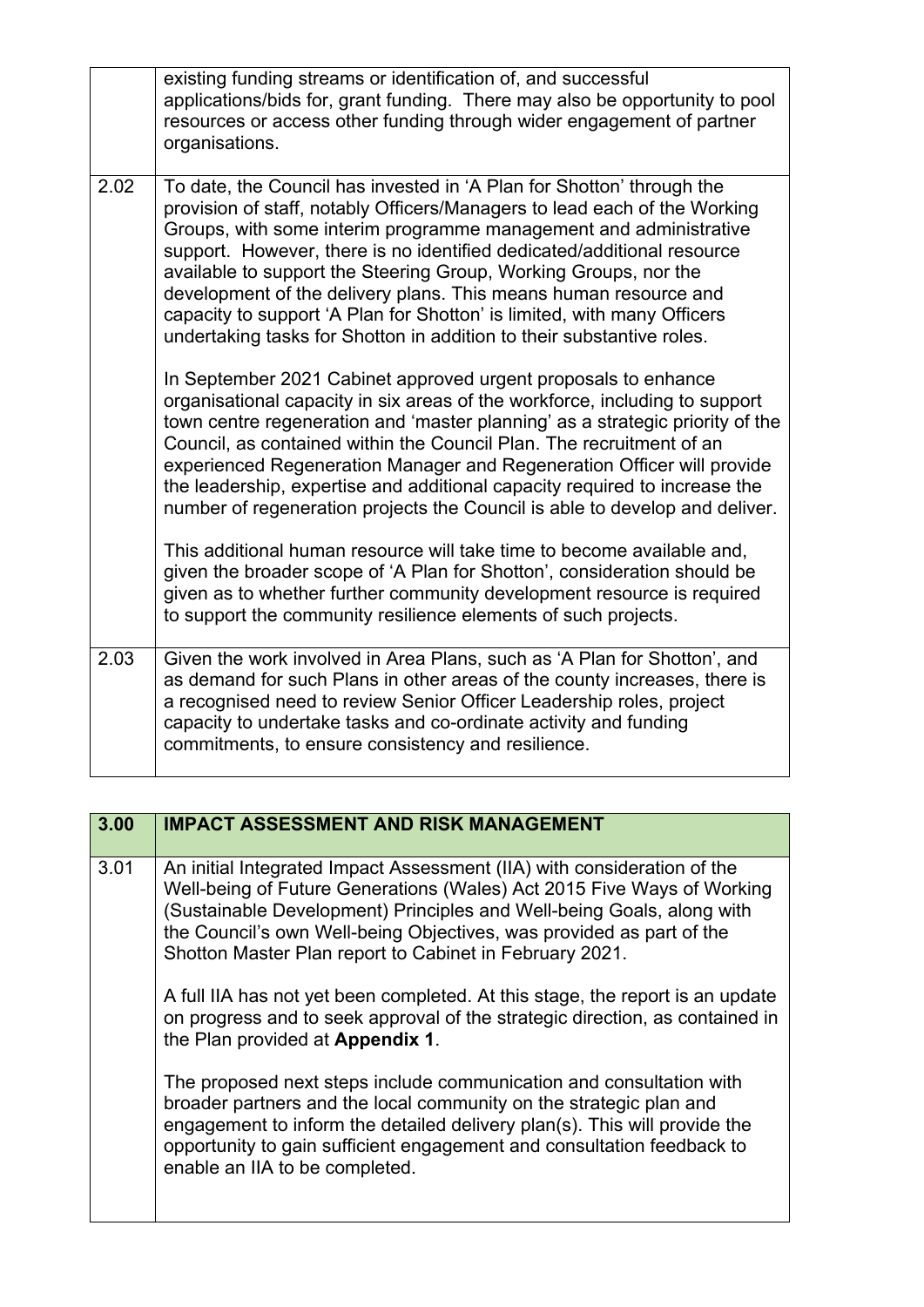| 3.02 | <b>Risks</b>                                                                                                                                                                                                                                                                                                                                                                                                                                                                                                                                                                                                                                                        |
|------|---------------------------------------------------------------------------------------------------------------------------------------------------------------------------------------------------------------------------------------------------------------------------------------------------------------------------------------------------------------------------------------------------------------------------------------------------------------------------------------------------------------------------------------------------------------------------------------------------------------------------------------------------------------------|
|      | As identified in section 2 of this report, one of the most pressing risks<br>relates to available resource and capacity of officers and balancing this<br>against the expectations of what can be achieved. The engagement of<br>wider partners will, to some degree, provide some mitigation of this risk,<br>allowing for the sharing and pooling of resources to achieve shared goals<br>under the Plan.                                                                                                                                                                                                                                                         |
|      | However, it is recommended that other mitigation of this risk should be<br>considered to ensure a realistic plan of action is developed with adequate<br>resources to achieve outcomes, where roles and responsibilities are<br>clearly identified to ensure delivery whilst expectations are effectively<br>managed. This should include clarity around responsibility for the<br>operational development, delivery and oversight of the Plan and<br>underpinning delivery plans, along with Senior Leadership sponsorship<br>and governance to ensure strategic drive, momentum and oversight.                                                                    |
| 3.03 | The other key risk identified relates to the lack of partner agency and<br>community involvement to date. Whilst some partner agencies have been<br>engaged through the Working Groups and Task and Finish Groups many<br>stakeholders, and some key partners, have not been involved in the<br>development of the Plan. This risks the Plan having a Council centric view<br>where some local concerns, issues and priorities may have been missed<br>or not accurately captured and which could lead to a misdirection of<br>resources and efforts, or even duplication of effort in some areas and<br>ultimately lack of ownership by stakeholders/key partners. |
|      | Mitigation of this risk can be achieved through the proposed engagement<br>of partner organisations and broader stakeholders, as outlined in 1.08 and<br>1.09 above and covered in more detail in section 4 below. It is<br>recommended that Cabinet approves further work to engage wider<br>partners and stakeholders as set out in this report to gain commitment and<br>support for the Plan.                                                                                                                                                                                                                                                                   |

| 4.00 | <b>CONSULTATIONS REQUIRED/CARRIED OUT</b>                                                                                                                                                                                                                                                                                                                                                               |
|------|---------------------------------------------------------------------------------------------------------------------------------------------------------------------------------------------------------------------------------------------------------------------------------------------------------------------------------------------------------------------------------------------------------|
| 4.01 | Subject to Cabinet's endorsement of 'A Plan for Shotton', it is proposed to<br>hold a professional workshop of partner organisations (statutory, public<br>and third sector) to consult and engage them in the development of co-<br>produced delivery plans detailing action to achieve the strategic objectives<br>set out in 'A Plan for Shotton'.                                                   |
| 4.02 | Alongside consultation and engagement with the partner organisations, the<br>local community, including residents and businesses, will be consulted and<br>engaged in the development of the delivery action plan(s). Engagement of<br>the community will foster ownership, empowering and enabling the<br>community to identify local priorities and play an active role in action to<br>address them. |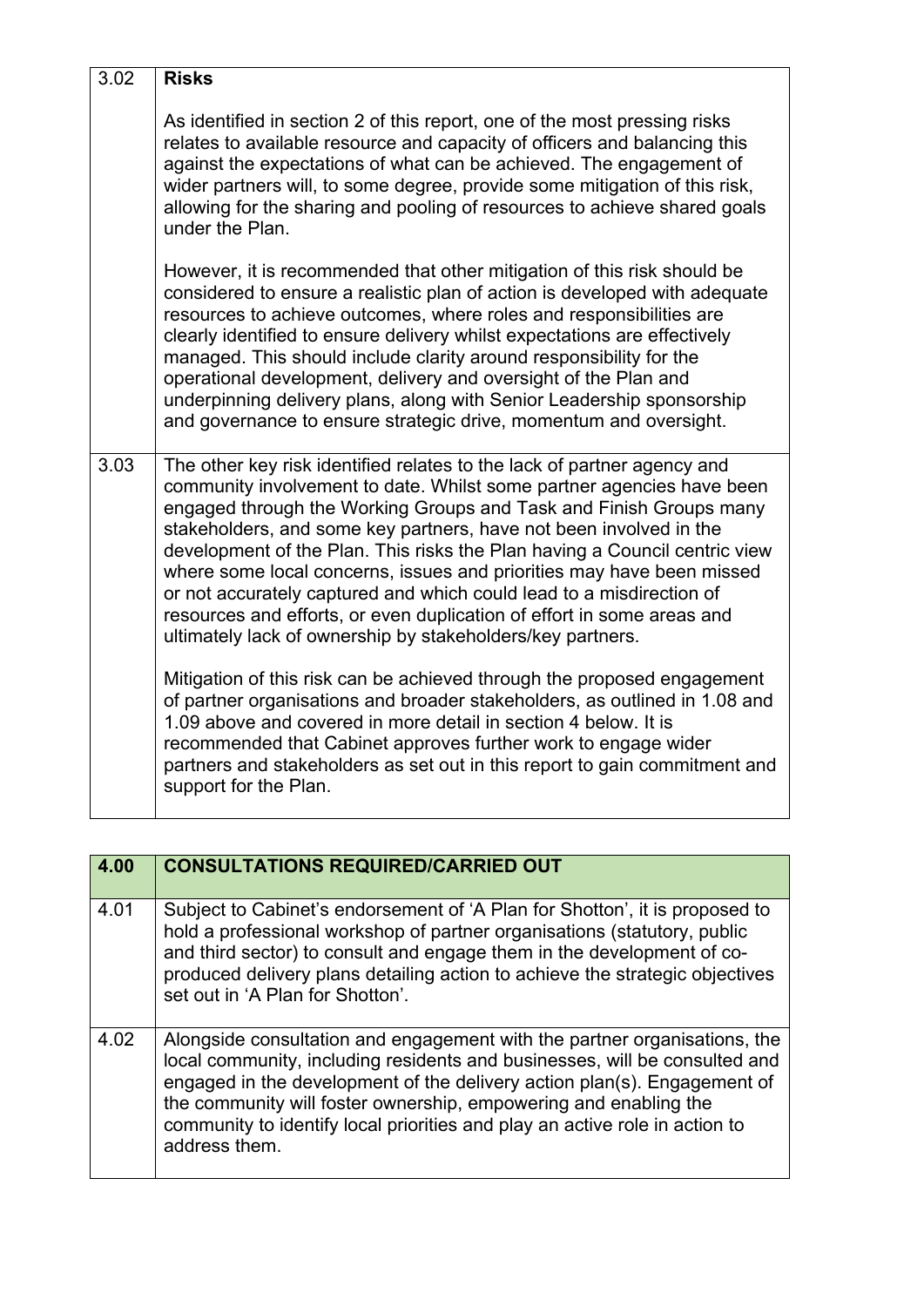| 5.00 | <b>APPENDICES</b>                                |
|------|--------------------------------------------------|
| 5.01 | A 'Plan for Shotton' can be found at Appendix 1. |

| 6.00 | <b>LIST OF ACCESSIBLE BACKGROUND DOCUMENTS</b>                                                                                                                                                                |
|------|---------------------------------------------------------------------------------------------------------------------------------------------------------------------------------------------------------------|
| 6.01 | Development of Shotton Master Plan (Cabinet Report, February 2021,<br>agenda item 8) - available online:<br>https://committeemeetings.flintshire.gov.uk/ieListDocuments.aspx?Cld=39<br>1&MId=4908&Ver=4&LLL=0 |

| 7.00 | <b>CONTACT OFFICER DETAILS</b>                   |                                                                                                         |
|------|--------------------------------------------------|---------------------------------------------------------------------------------------------------------|
| 7.01 | <b>Contact Officer:</b><br>Telephone:<br>E-mail: | Kelly Oldham-Jones - Strategic Executive Officer<br>01352 702143<br>kelly.oldhamjones@flintshire.gov.uk |

| 8.00 | <b>GLOSSARY OF TERMS</b><br>These are provided corporately on the Infonet (link) and maintained by<br>the Executive Office                                                                                                                                                                                                                                                                                                                                                                                                                                                                |
|------|-------------------------------------------------------------------------------------------------------------------------------------------------------------------------------------------------------------------------------------------------------------------------------------------------------------------------------------------------------------------------------------------------------------------------------------------------------------------------------------------------------------------------------------------------------------------------------------------|
|      | <b>Community Resilience:</b> relates to the ability of communities to endure,<br>survive, adapt and recover from hardship.                                                                                                                                                                                                                                                                                                                                                                                                                                                                |
|      | <b>Integrated Impact Assessment (IIA):</b> systematic analysis of a service or<br>policy to identify the potential effects on different groups and/or the<br>environment with an aim to then minimise any negative impacts and<br>enhance any positive impacts.                                                                                                                                                                                                                                                                                                                           |
|      | Steering Group: the group set-up to steer the work being undertaken in<br>Shotton, ensuring this is focused around local priorities, and the forum for<br>collective decision making.                                                                                                                                                                                                                                                                                                                                                                                                     |
|      | <b>Wellbeing Goals for Wales and Ways of Working (Sustainable</b><br>Development) Principles: these are contained within the Wellbeing of<br>Future Generations (Wales) Act 2015 which requires public bodies in<br>Wales to achieve all seven wellbeing goals and to think about the long-<br>term impact of their decisions, to work better with people, communities and<br>each other, and to prevent persistent problems such as poverty, health<br>inequalities and climate change. For further information:<br>https://www.futuregenerations.wales/about-us/future-generations-act/ |
|      | <b>Working Groups:</b> the four group's made up of individuals possessing<br>relevant skills and knowledge to deliver action and undertake tasks to<br>achieve specified goals and objectives.                                                                                                                                                                                                                                                                                                                                                                                            |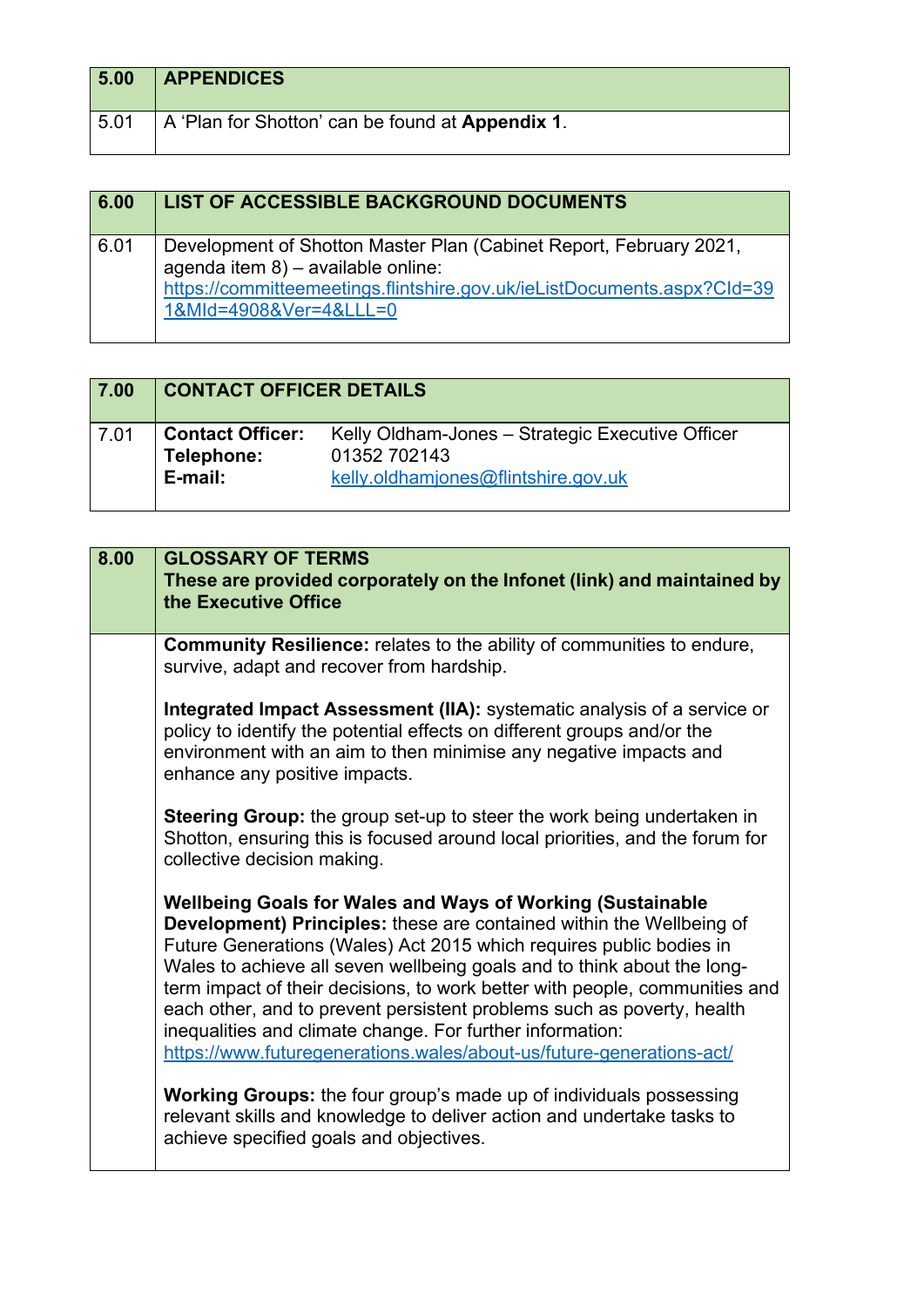

September 2021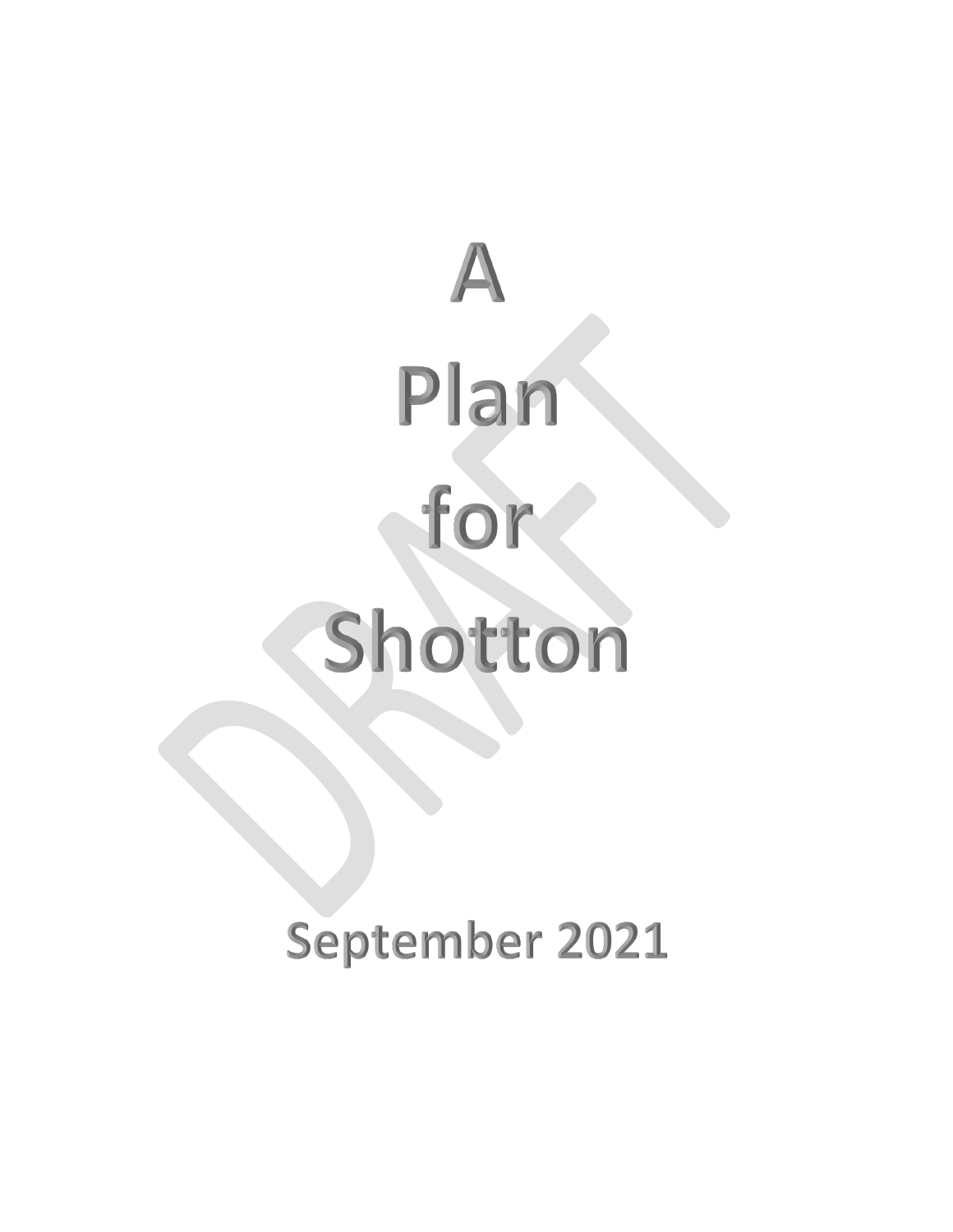"A Plan for Shotton" sets the strategic direction for work in Shotton for the forthcoming five to 10 years. It has been developed by Flintshire County Council and North Wales Police, with engagement of some key partner organisations. The Plan aims to be the foundations for further collaborative working between organisations and the community to identify priorities and deliver action to address local challenges and maximise on assets and potential opportunities. The long term vision is to make Shotton a place people want to work, live and visit, where the high street thrives and neighbourhoods and public spaces are safe, clean and appealing.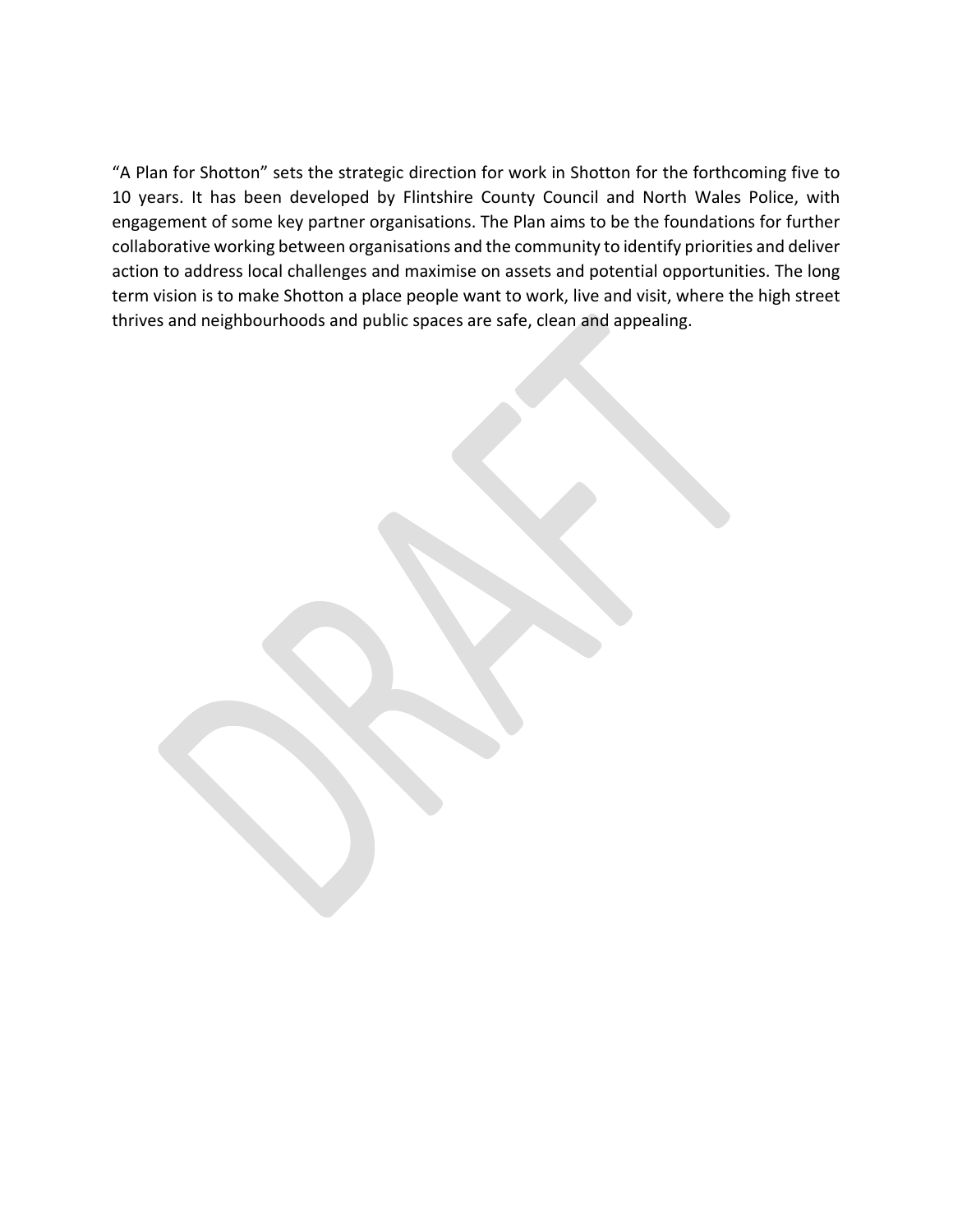## **Section 1: An Introduction to Shotton**

- 1.1 Flintshire is a county in North Wales spanning the north east coastline and hugging the Dee Estuary. Flintshire is the most populated of the North Wales Local Authorities with around 155,600 inhabitants and 355.6 people per square kilometre<sup>1</sup>. Flintshire benefits from regional collaboration, and economic and social links, with other North Wales Counties. Flintshire also borders Cheshire with transport links into the North West of England.
- 1.2 Shotton is a town in Deeside, Flintshire. Deeside is largely an industrial urban area made up of towns and villages that sit on the Wales/England border near the River Dee. Shotton is bordered by the Flintshire towns of Queensferry, Connah's Quay and Aston/Ewloe.
- 1.3 Shotton is made up of three wards: Shotton East and Shotton West, which are divided by the borderlands train line, and Shotton Higher, which is delineated by the train line to the West and the A494 Aston Expressway to the East.



<span id="page-8-0"></span> <sup>1</sup> Welsh Government (2020)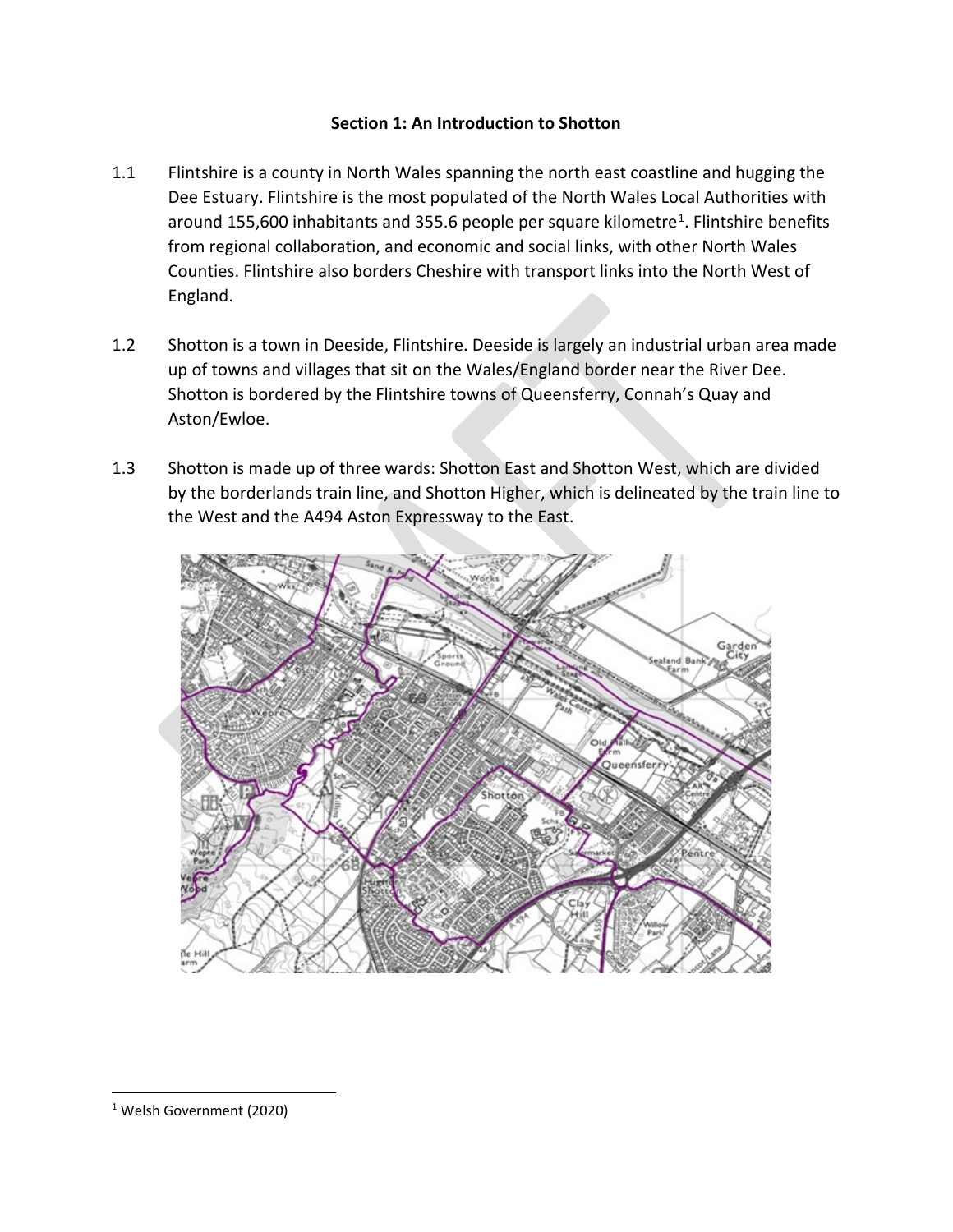## **Section Two: Challenges, Assets and Opportunities**

## Local amenities

The main high street in Shotton runs either side of the busy B5129 and concerns have been raised regarding the state of vacant premises, and some shop frontage, including the use of shutters. This is felt to give the wrong impression, i.e. being closed for business, and is unsightly. It is also felt to detract from the offer posed by the high street, which boasts an array of local amenities such as multiple banks, building societies, recognisable high street brands, local retailers, estate agents and public houses, amongst others – an attractive feature to both residents and visitors.

There is scope for redevelopment of the high street to enhance this local asset and counter some of the challenges outlined above. This would include development of Council owned premises suitable for sustainable community use.

As well as the high street Shotton benefits from a retail park in neighbouring Queensferry and a multitude of food outlets including larger supermarkets nearby within the Deeside area.

## Transport links

Shotton has benefited from a railway line and station since the late nineteenth century with the last significant investment in the station being made in [2](#page-9-0)010<sup>2</sup>.

The borderlands and North West coast train lines cross in Shotton, offering public transport links across North Wales and into North West and middle England. The stop in Shotton serves the Deeside Industrial Park for people employed there and who are reliant on, or chose to use, public transport to get to work.

Littering and fly-tipping, which is visually noticeable in areas of Shotton, is particularly prevalent around the train station and alleyways and access roads in and around the neighbouring terraced properties. The nature of the surrounding landscape and land ownership can make this difficult to prevent and maintain but there is a desire to tackle this issue to better present Shotton from arrival, enhance resident and broader public perception and to prevent the antisocial behaviour and any further disorder it may encourage.

## Health

Shotton hosts a number of GP surgeries, including Deeside Medical Centre. The Deeside Community Hospital, managed by Betsi Cadwaladr University Health Board, is located in Higher Shotton. Facilities here include both inpatient and outpatient services, x-rays, ultrasounds, dental and community clinics.

<span id="page-9-0"></span> <sup>2</sup> Transport for Wales (2021)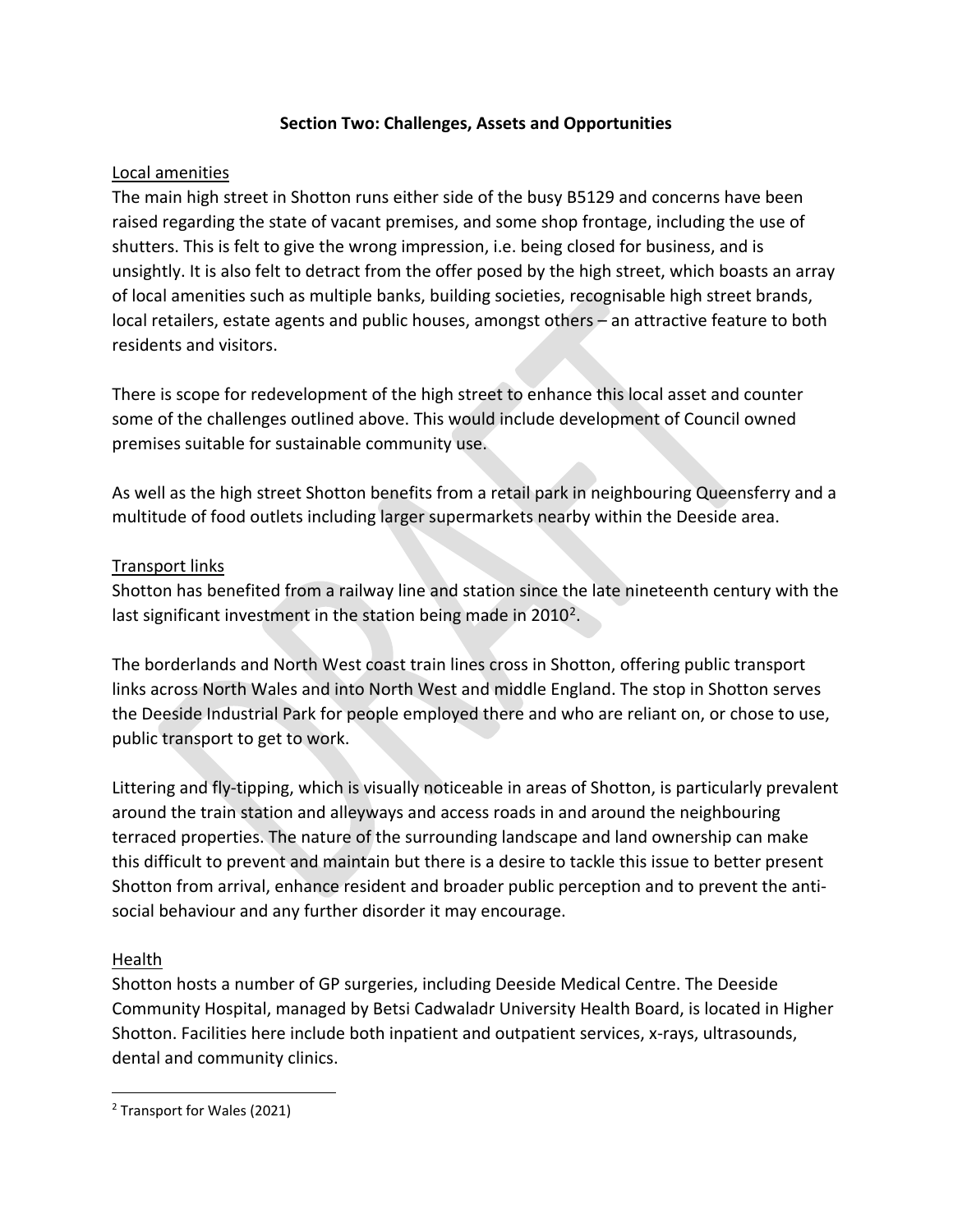## **Housing**

Shotton is comprised of large areas of privately owned and social housing extending from the North Wales Coast railway line up the hill to open space above. Much of the private housing is older terraced accommodation. There is a significant amount of private rented sector accommodation, including houses of multiple occupation.

## Leisure, Culture and Recreation

There is a rich history associated with Shotton and the industrialisation of the nineteenth century and conversion of marshland to home a long standing, well-known steelworks. Running along the River Dee, and near to the former John Summers Steelworks site just outside Shotton, is the Wales Coastal Path, offering walking routes from Shotton, with scope to improve access and enhance this local asset.

The former Corus Social Club and grounds, which sits close to the Dee, Coastal path and Train Station, are now owned/occupied by Care and Repair North East Wales who have commenced transformation of the site, with a desire to further enhance the site for community benefit.

Deeside Leisure Centre in neighbouring Queensferry offers a vast array of leisure activities as well as housing the local library.

## **Employment**

Across the River Dee from Shotton is Deeside Industrial Park (DIP), a large industrial estate housing many businesses and offering local employment opportunities. Shotton is not only in close proximity to the DIP for residents with employment there but also offers multiple public transport links for employees out of area to commute to work at the DIP.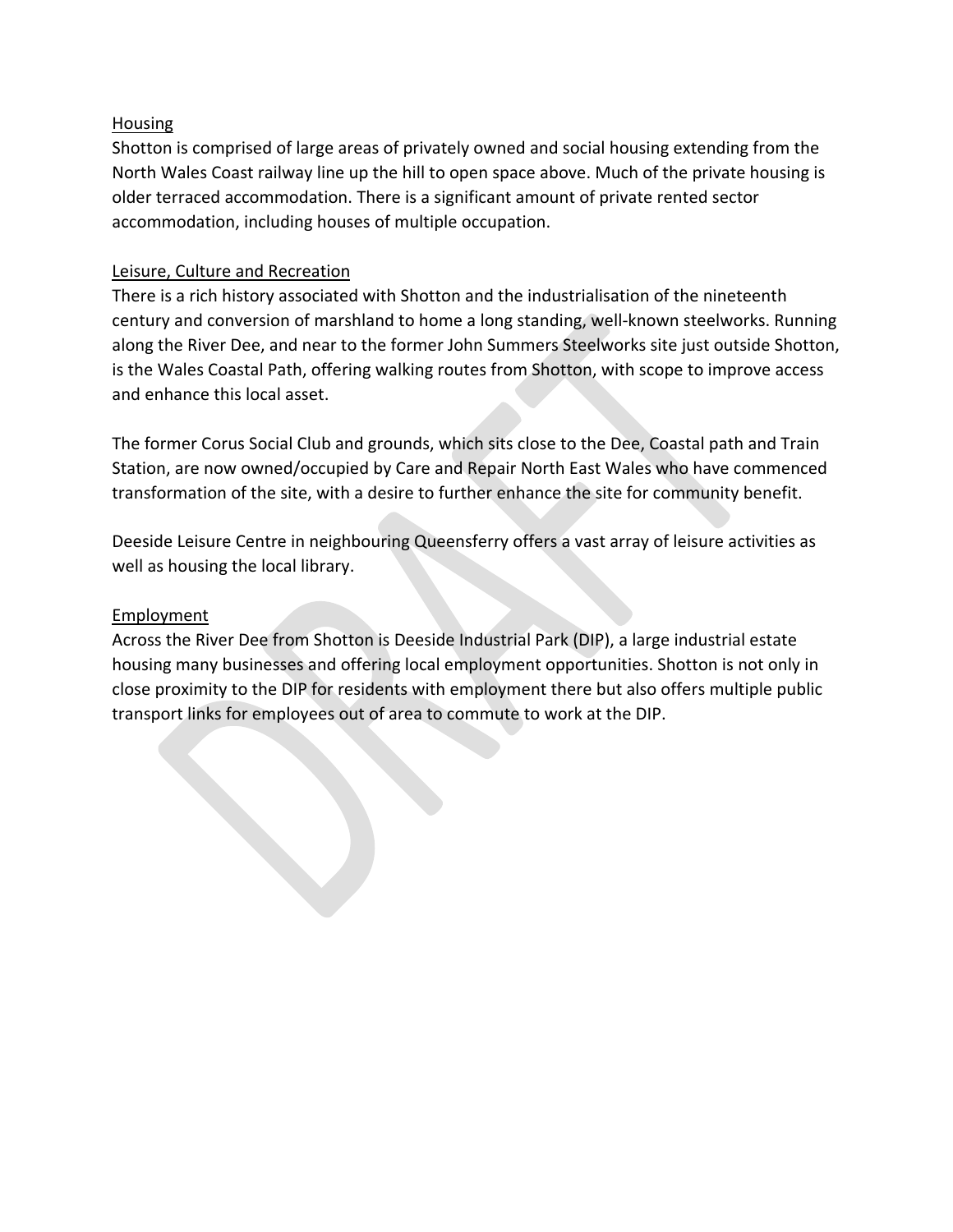### **Section Three: Future Vision, Strategic Objectives and Priority Actions/Goals**

#### **The Vision**

*Shotton 2030: The place to work, live and visit with a thriving high street, clean neighbourhoods and safe and visually appealing public spaces.*

#### **Strategic Objectives**

The Vision for Shotton 2030 is supported by four key strategic objectives:

## **Community Resilience**

Cohesive and engaged communities who are empowered and enabled to identify and take action on local priorities

# Infrastructure and Investment

Repurposing of the high street and maximising value out of local assets

**A Plan for Shotton Strategic Objectives** 

## **Environment**

A quality and visually appealing public realm with green spaces that provide ecological benefit and promote health and wellbeing

## Prevention, Education, Enforcement

A place where residents and visitors feel safe. Crime and anti-social behaviour is prevented, or where necessary enforcement action taken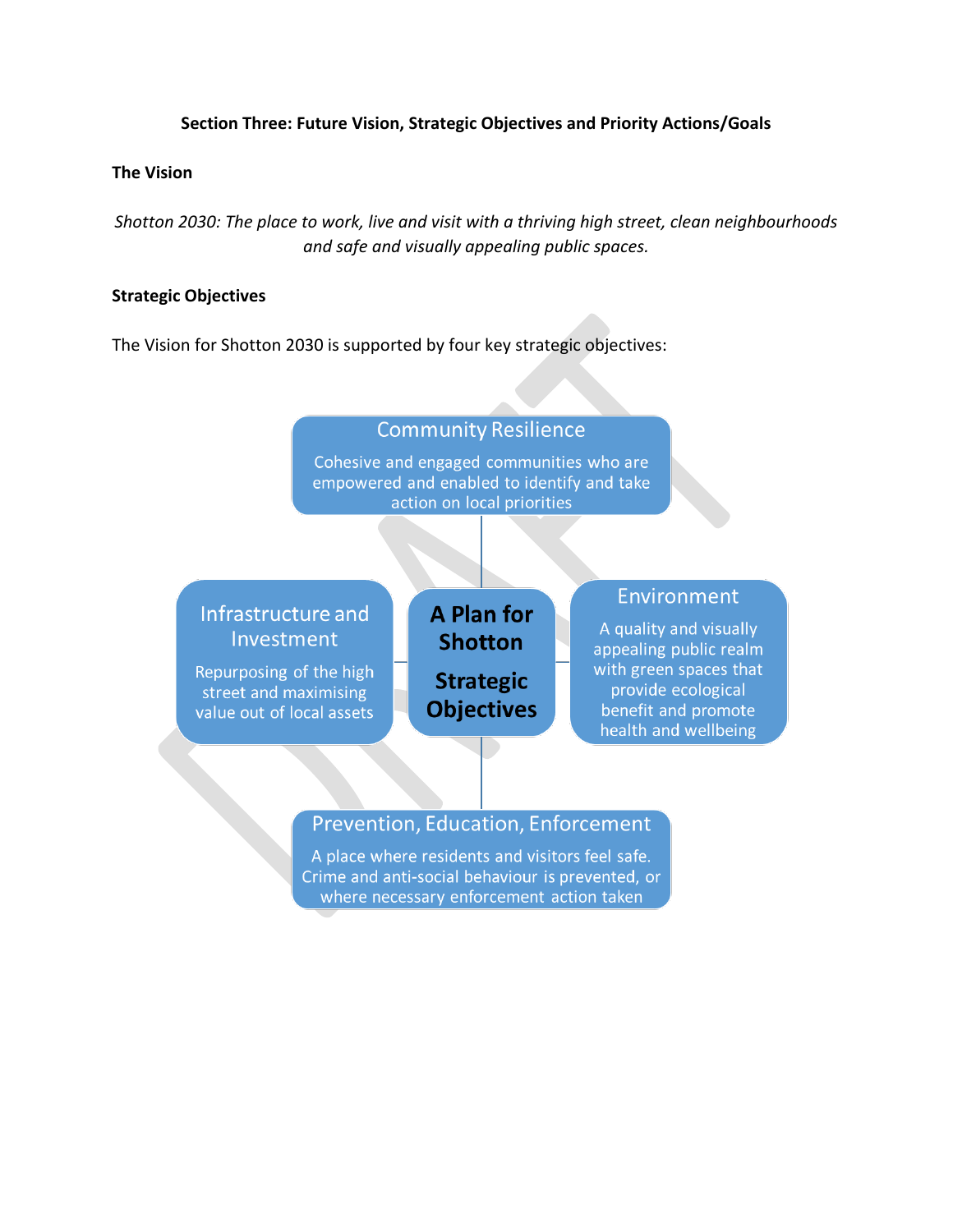Underpinning the strategic objectives for Shotton 2030 are a number of key priority actions and goals, which are aligned to the seven Wellbeing Goals for Wales. The Wellbeing Goals are enshrined in law under the Well-being of Future Generations (Wales) Act 2015 to improve the social, economic, environmental, and cultural well-being of Wales.<sup>[3](#page-12-0)</sup>

| <b>Wellbeing Goal</b>   | A Plan for Shotton Priority Actions and Goals                                                                                                                                                                                                                              |
|-------------------------|----------------------------------------------------------------------------------------------------------------------------------------------------------------------------------------------------------------------------------------------------------------------------|
| <b>Prosperous</b>       | Regeneration of the high street to create and maintain a thriving town<br>centre that people want to visit and do business in.<br>The high street will be vibrant and sustainable, with facilities and activities<br>that meet local needs.                                |
| <b>Resilient</b>        | Enhancing the local natural assets for community and ecological benefits.                                                                                                                                                                                                  |
| <b>Healthier</b>        | Active travel.<br>Improved parking, traffic flow and transport links, including cycle paths.                                                                                                                                                                               |
| <b>Equal</b>            | An engaged and involved community, where all groups within the<br>community are represented and considered.<br>Promoting and enhancing the wellbeing of the local community with<br>support for employment, skills development, recreation, access to green<br>space, etc. |
| <b>Cohesive</b>         | Tackling crime and anti-social behaviour, as informed by intelligence, with<br>reassurance to boost public perceptions and feeling of safety.                                                                                                                              |
| <b>Vibrant and</b>      | A quality, visually appealing public realm free of litter and with green                                                                                                                                                                                                   |
| <b>Thriving</b>         | spaces to promote health and wellbeing                                                                                                                                                                                                                                     |
| Globally<br>Responsible | Sustainable travel                                                                                                                                                                                                                                                         |

| Sustainable Development Principles - Ways of Working. Aims of A Plan for Shotton |                                                                              |  |  |  |
|----------------------------------------------------------------------------------|------------------------------------------------------------------------------|--|--|--|
|                                                                                  | The vision is long-term with actions to address current needs whilst future  |  |  |  |
| Long-term                                                                        | proofing work for future generations                                         |  |  |  |
| Prevention                                                                       | Investment opportunities are to bring the greatest possible benefits to      |  |  |  |
|                                                                                  | residents                                                                    |  |  |  |
|                                                                                  | The identification of priorities and delivery of actions must be co-produced |  |  |  |
| Integration                                                                      | with key partners and stakeholders                                           |  |  |  |
|                                                                                  | A Plan for Shotton will act as the mechanism to bring together partner       |  |  |  |
| Collaboration                                                                    | organisations and the community to identify and take action on local         |  |  |  |
|                                                                                  | priorities                                                                   |  |  |  |
| Involvement                                                                      | A Plan for Shotton will seek to engage, empower and enable the local         |  |  |  |
|                                                                                  | community to identify priority issues and take action to address them        |  |  |  |

<span id="page-12-0"></span> <sup>3</sup> Welsh Government (2019)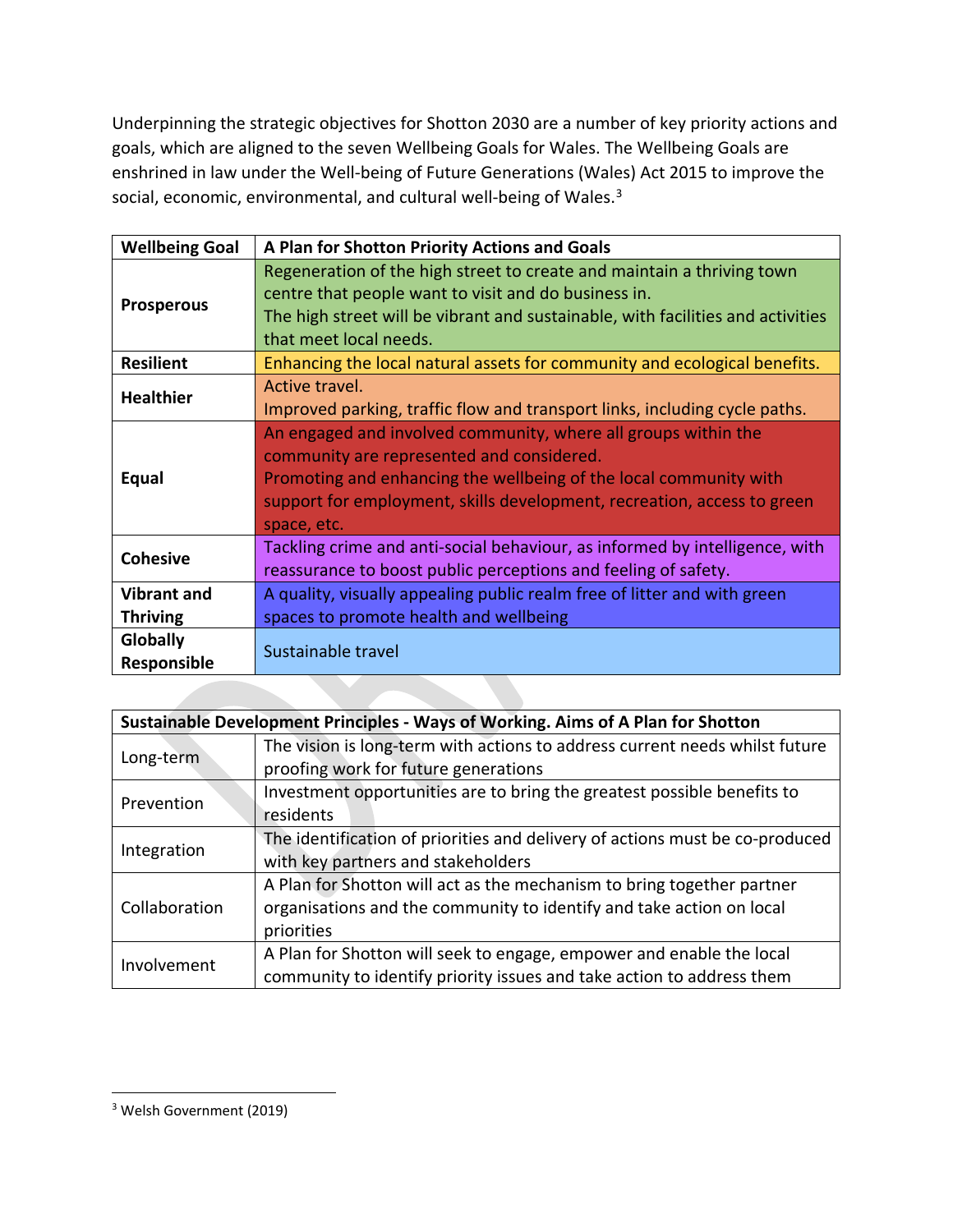## **Section Four: Delivering Change**

To deliver the vision, strategic objectives and underpinning goals for Shotton 2030 a number of projects and activities have been identified, with further work required initially to ensure full engagement of all relevant stakeholders and that outcomes and impact can be measured.

### **Initial Actions**

Stakeholder mapping and analysis, to include community groups, resident groups, local businesses and other partner organisations, including from the third sector.

Project mapping to scope all confirmed and potential local projects to bring them under the banner of A Plan for Shotton. This will allow for oversight and coherence, resources to be pooled where appropriate, provide opportunities for value added and prevent potential duplication of effort.

Launch A Plan for Shotton and engage partner organisations to develop co-produced delivery plans, detailing action to achieve the strategic objectives of A Plan for Shotton.

Commence community consultation and engagement, ensuring the local community, businesses and residents have the ability to shape and influence the priorities and delivery plans.

Formalise baseline data to ensure outcomes and impact can be measured, this should clearly relate to the objectives and priorities/goals and emerging priorities identified through consultation feedback. Set Key Performance Indicators linked outcomes.

| <b>Objective</b>   | <b>Action</b>                                                        |
|--------------------|----------------------------------------------------------------------|
|                    | • Trial a Community Resilience Engagement Toolkit.                   |
|                    | • Create a brand which is recognisable and meaningful to the         |
| Community          | community.                                                           |
| <b>Resilience</b>  | • Wellbeing Hub identified in Shotton, with funding secured to bring |
|                    | into sustainable community use.                                      |
|                    | • Service mapping and gap analysis exercise.                         |
|                    | • Plan based mapping of ad hoc land ownership.                       |
|                    | • Review parking provision, signage and enforcement.                 |
| <b>Environment</b> | • Review standards for litter, gully emptying, response times, etc.  |
|                    | • Review of street lighting, including infrastructure.               |
|                    | Waste Strategy review - including collection, alternative            |
|                    | receptacles and increasing waste and recycling compliance.           |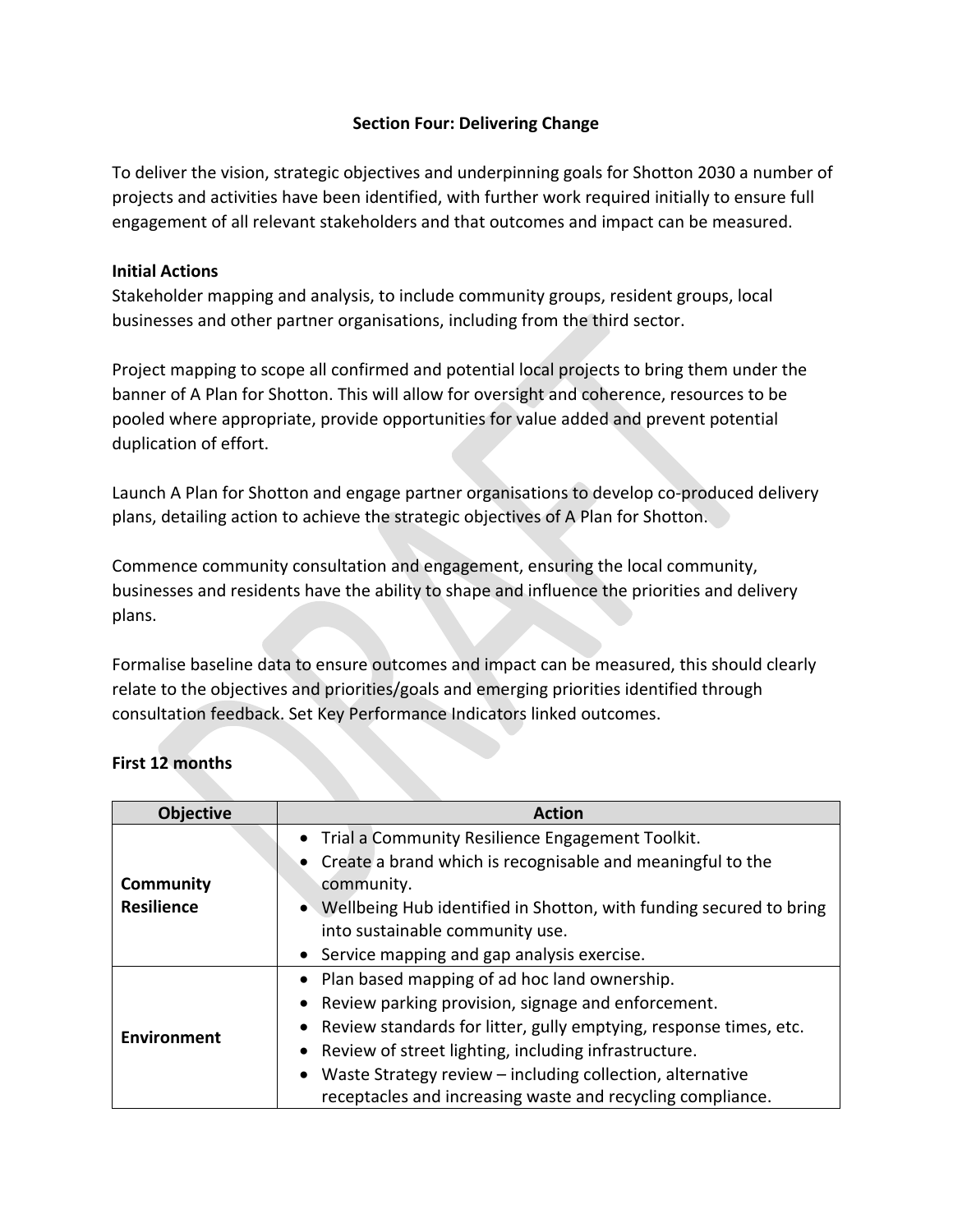| <b>Objective</b>                                | <b>Action</b>                                                                                                                                                                                                                                                                                                                                                                                                                                                                                                                                                                                                                                                                                                               |
|-------------------------------------------------|-----------------------------------------------------------------------------------------------------------------------------------------------------------------------------------------------------------------------------------------------------------------------------------------------------------------------------------------------------------------------------------------------------------------------------------------------------------------------------------------------------------------------------------------------------------------------------------------------------------------------------------------------------------------------------------------------------------------------------|
|                                                 | • Road network improvements, to include bus lane improvements.                                                                                                                                                                                                                                                                                                                                                                                                                                                                                                                                                                                                                                                              |
| Infrastructure and<br>Investment                | The Deeside Environmental Plan 2020, currently in advanced draft<br>form, covers the traffic corridor that connects the towns and<br>communities of Deeside. For Shotton the summary plan includes:<br>Repurposing of the Town Centre with works to shop/premises<br>frontage;<br>Identification of, and action as appropriate on, sites for<br>development;<br>Enforcement action, i.e. to bring vacant premises/sites back into<br>sustained usage;<br>Travel and transport improvements, such as reviewing cycle and<br>walking paths between the coastal path and Town Centre, bus<br>lane improvement and high street pedestrian and cycling<br>schemes; and<br>Improvements to green infrastructure and biodiversity. |
| Prevention,<br>Education,<br><b>Enforcement</b> | New signage for Public Space Protection Order (PSPO).<br>$\bullet$<br>Deployable CCTV Strategy to target local hotspot areas, as<br>informed by intelligence.<br>High visibility prevention patrols by North Wales Police, with<br>$\bullet$<br>targeted engagement and enforcement activity as informed by<br>intelligence.                                                                                                                                                                                                                                                                                                                                                                                                |

## **Medium and Longer Team Projects**

A Plan for Shotton is anticipated to grow and evolve, as informed by further consultation and engagement with key partners, stakeholders and the community. As such, medium and longerterm goals need to be fully identified, scoped, agreed and funded/resourced. However, early indications for medium to longer-term projects include the following.

Development of the former Corus Social Club, working with the current owners Care and Repair North East Wales, to maximise its benefits for the local community.

Redevelopment of Shotton station to facilitate passenger movements between the North Wales Coast main line and the Wrexham to Bidston line. Improvements will create a modern, secure and more attractive passenger environment and reinforce the station's role as an important transport hub within the North Wales Metro.

Development and implementation of a Community Wellness Model. The Model focuses on promoting community wellbeing recognising the broader wellbeing promoters, such as access to green space and recreational opportunities, pollution levels, the standard of homes people live in, etc. This will involve developing a community vision through listening to and engaging with the community, in part through the use of community storytellers.